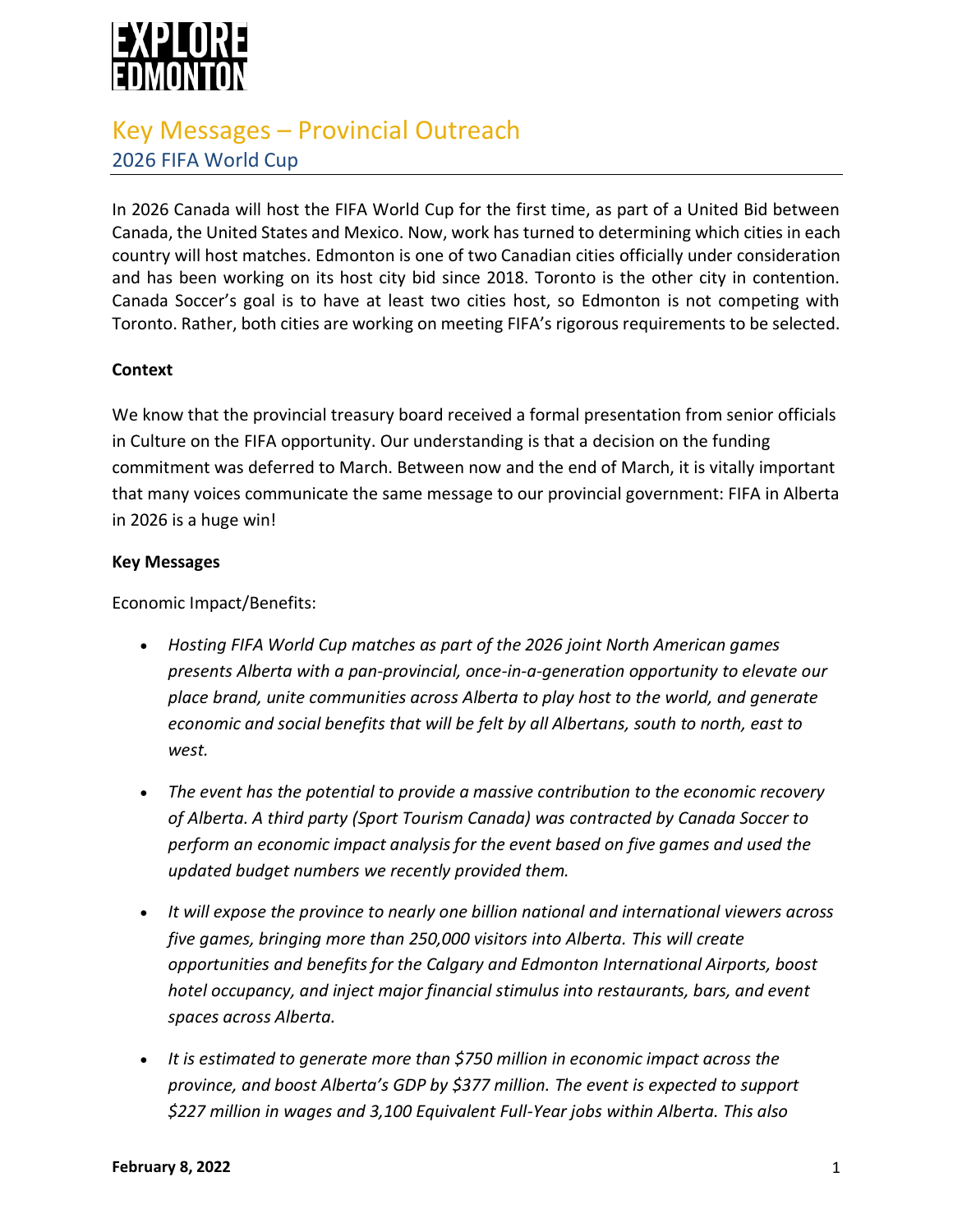

*translates into the support of over 100,000 jobs for just the duration of the tournament in hard hit sectors like the tourism and hospitality.*

- *As part of the host city commitment, a 34-day festival will run concurrently with the full games, highlighting Alberta's diversity, culture, and arts community. This is truly a panprovincial opportunity to engage and excite communities across the province, with communities planning and hosting their own local events along with the games.*
- *Leveraging the five matches and the 34-day festival, and Alberta's natural assets, like the Rocky Mountains, the host city candidate committee has activated an economic development task force that is developing business events and investment forums with partners like Invest Alberta, Edmonton Global, and the Calgary Chamber of Commerce.*
- *The appeal of World Cup soccer will entice corporations and investors to Alberta, creating an opportunity to sell the province as the best place to build headquarters or invest. Sample investment tour itineraries will be developed that will create multi-day familiarization tours to communities throughout Alberta, highlighting different key economic sectors.*
- *From a tourism perspective, this is a once in a lifetime opportunity to attract visitors from around the world to take in the matches in Edmonton and then explore the rest of the province. I also want to note that this extended stay for travelers has not been taken into consideration in this economic impact, but it is very likely that long haul travelers will plan to visit other tourist destinations within our province.*
- *And finally, because this mega event is so attractive for international visitation, it directly aligns with one of the key legacy buckets identified in the national hosting concept discussion -- Economic Development and Tourism Recovery – allowing us to leverage federal funding dollars.*

# **FIFA Advocacy Letter Template**

### Dear \_\_\_\_\_\_\_\_\_,

In 2026 Canada will host the FIFA World Cup for the first time, as part of a United Bid between Canada, the United States and Mexico. Over the last year, FIFA's work has turned to determining which cities in each country will host matches. Alberta has a once-in-a-generation opportunity to welcome the world. Edmonton, alongside Toronto, is officially under consideration to host matches. Canada Soccer's goal was to have at least two Canadian cities host, so Edmonton is not competing with Toronto. Rather, both cities are working collaboratively on meeting FIFA's rigorous requirements to be selected.